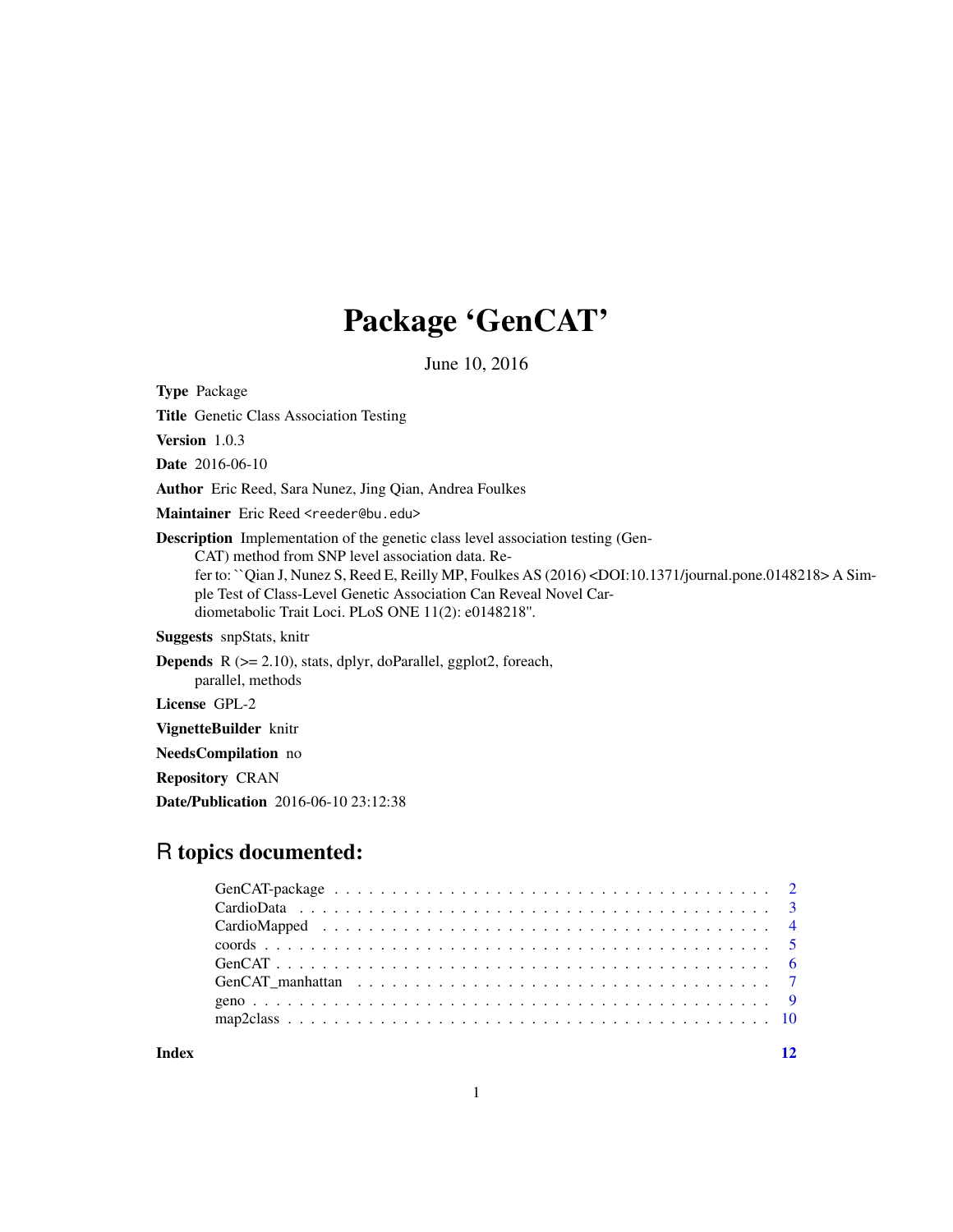<span id="page-1-0"></span>

#### Description

Implementation of the genetic class level association testing (GenCAT) method from SNP level association data. Refer to: "Qian J, Nunez S, Reed E, Reilly MP, Foulkes AS (2016) <DOI:10.1371/journal.pone.0148218> A Simple Test of Class-Level Genetic Association Can Reveal Novel Cardiometabolic Trait Loci. PLoS ONE 11(2): e0148218".

#### Details

| Package:               | GenCAT                                                                                                   |
|------------------------|----------------------------------------------------------------------------------------------------------|
| Type:                  | Package                                                                                                  |
| Title:                 | <b>Genetic Class Association Testing</b>                                                                 |
| Version:               | 1.0.3                                                                                                    |
| Date:                  | 2016-06-10                                                                                               |
| Author:                | Eric Reed, Sara Nunez, Jing Qian, Andrea Foulkes                                                         |
| Maintainer:            | Eric Reed <reeder@bu.edu></reeder@bu.edu>                                                                |
| Description:           | Implementation of the genetic class level association testing (GenCAT) method from SNP level association |
| Suggests:              | snpStats, knitr                                                                                          |
| Depends:               | stats, dplyr, doParallel, ggplot2, foreach, parallel, methods                                            |
| License:               | $GPL-2$                                                                                                  |
| VignetteBuilder: knitr |                                                                                                          |

Index of help topics:

| CardioData       | GWAS data from CARDIoGRAM on CAD              |
|------------------|-----------------------------------------------|
| CardioMapped     | CARDIoGRAM data mapped to classes             |
| GenCAT           | Running GenCAT                                |
| GenCAT-package   | Genetic Class Association Testing             |
| GenCAT_manhattan | Create Manhattan Plot of GenCAT Results       |
| coords           | Protein coding gene coordinates (GRCh37/hg19) |
| geno             | Genotype Data                                 |
| map2class        | Mapping SNPs to Classes                       |
|                  |                                               |

#### Author(s)

Eric Reed, Sara Nunez, Jing Qian, Andrea Foulkes Maintainer: Eric Reed <reeder@bu.edu>

#### References

Qian J, Nunez S, Reed E, Reilly MP, Foulkes AS (2016) <DOI:10.1371/journal.pone.0148218> A Simple Test of Class-Level Genetic Association Can Reveal Novel Cardiometabolic Trait Loci. PLoS ONE 11(2): e0148218.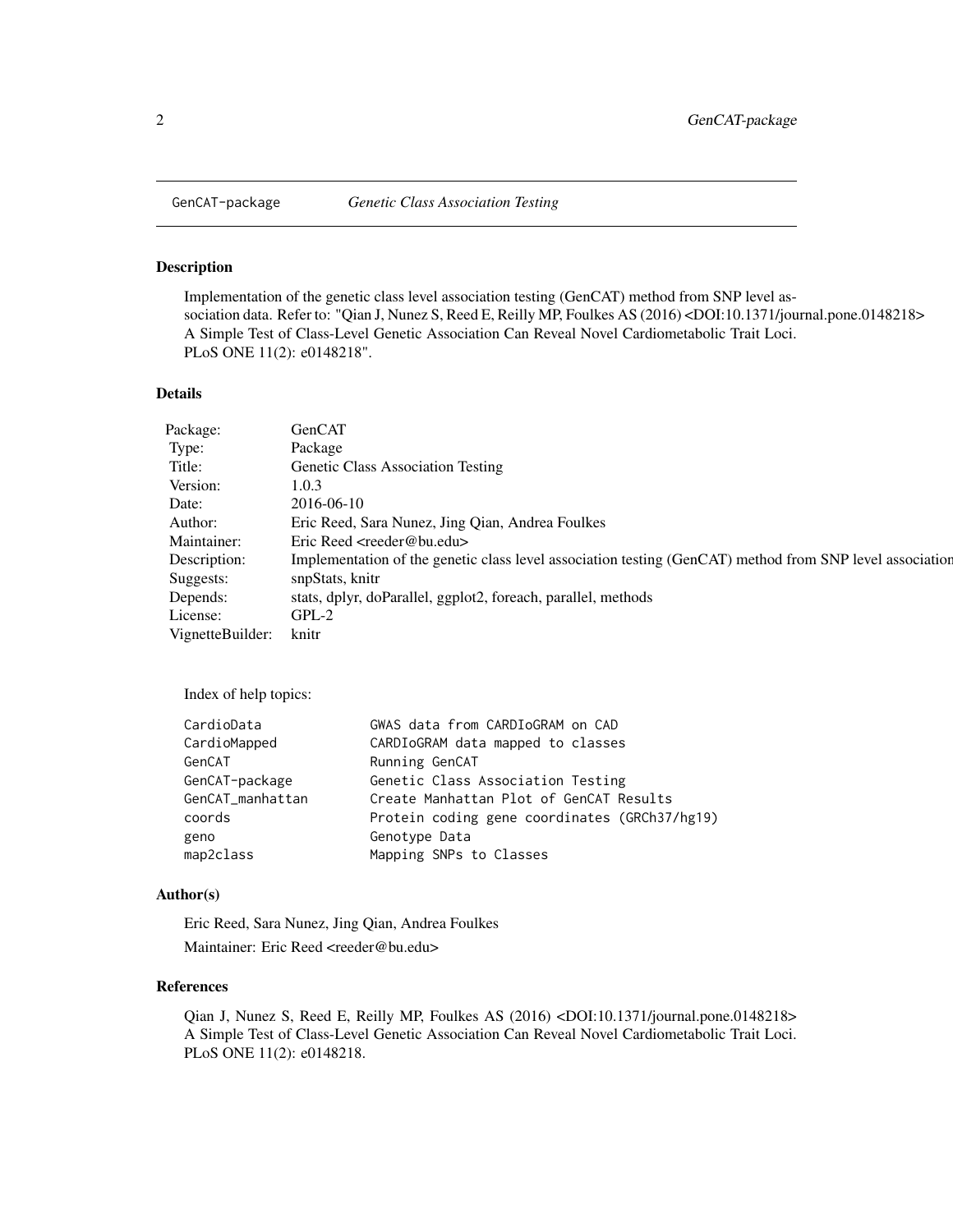#### <span id="page-2-0"></span>CardioData 3

Rosenbloom, K. R., Armstrong, J., Barber, G. P., Casper, J., Clawson, H., Diekhans, M., Dreszer, T. R., Fujita, P. A., Guruvadoo, L., Haeussler, M., Harte, R. A., Heitner, S., Hickey, G., Hinrichs, A. S., Hubley, R., Karolchik, D., Learned, K., Lee, B. T., Li, C. H., Miga, K.H. , Nguyen, N., Paten, B., Raney, B.J., Smit, A. F., Speir, M. L., Zweig, A. S., Haussler, D., Kuhn, R. M., Kent, W.J. (2015) <DOI:10.1093/nar/gku1177> The UCSC Genome Browser database: 2015 update. Nucleic Acids Res. Jan;43(Database issue):D670-81.

Schunkert, H., Konig, I. R., Kathiresan, S., Reilly, M. P. and et. al. (2011) <DOI:10.1038/ng.784> Large-scale association analysis identifies 13 new susceptibility loci for coronary artery disease. Nat. Genet. 43 333-338.

The 1000 Genomes Project Consortium. (2012) <DOI:10.1038/nature11632> An integrated map of genetic variation from 1,092 human genomes. Nature, 491(7422), 56-65.

CardioData *GWAS data from CARDIoGRAM on CAD*

#### Description

This is a subset GWAS results for risk of CAD.

#### Usage

data("CardioData")

#### Format

A data frame with 95157 observations on the following 6 variables.

SNP a character vector

effect\_allele a character vector

other\_allele a character vector

testStat a numeric vector

chr a numeric vector

position a numeric vector

#### Details

Data on coronary artery disease / myocardial infarction have been contributed by CARDIoGRAMplusC4D investigators and have been downloaded from www.CARDIOGRAMPLUSC4D.ORG.

#### Source

<www.CARDIOGRAMPLUSC4D.ORG>.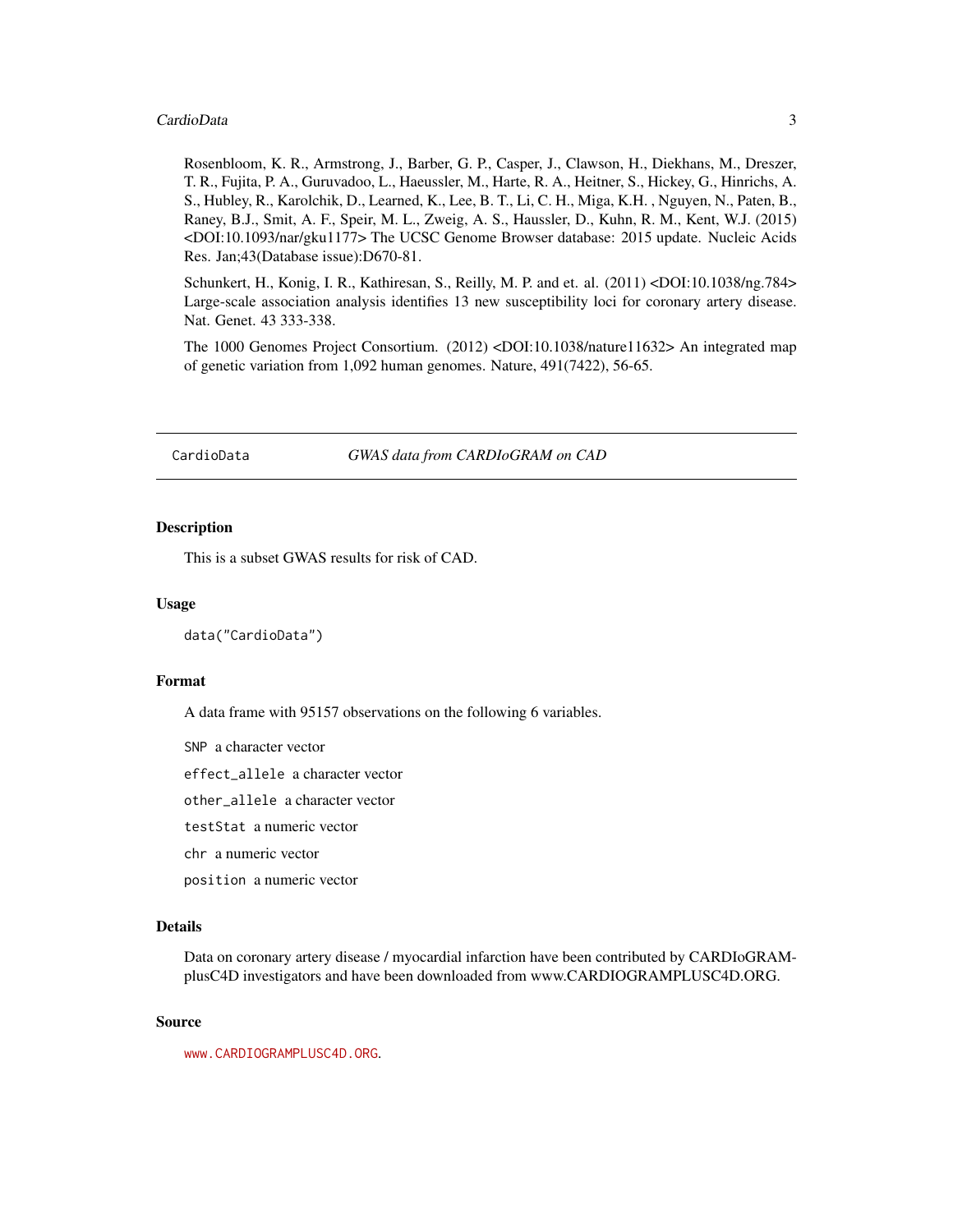#### <span id="page-3-0"></span>References

Schunkert, H., Konig, I. R., Kathiresan, S., Reilly, M. P. and et. al. (2011) <DOI:10.1038/ng.784> Large-scale association analysis identifies 13 new susceptibility loci for coronary artery disease. Nat. Genet. 43 333-338.

#### Examples

data("CardioData")

CardioMapped *CARDIoGRAM data mapped to classes*

## Description

CARDIoGRAM test statistics mapped to protein coding genes on chromosomes 13, 14, and 15.

## Usage

data("CardioMapped")

#### Format

A data frame with 98582 observations on the following 7 variables.

SNP a character vector effect\_allele a character vector other\_allele a character vector

testStat a numeric vector

chr a numeric vector

position a numeric vector

class a character vector

#### Details

Data on coronary artery disease / myocardial infarction have been contributed by CARDIoGRAMplusC4D investigators and have been downloaded from www.CARDIOGRAMPLUSC4D.ORG.

#### Source

<www.CARDIOGRAMPLUSC4D.ORG>.

#### References

Schunkert, H., Konig, I. R., Kathiresan, S., Reilly, M. P. and et. al. (2011) <DOI:10.1038/ng.784> Large-scale association analysis identifies 13 new susceptibility loci for coronary artery disease. Nat. Genet. 43 333-338.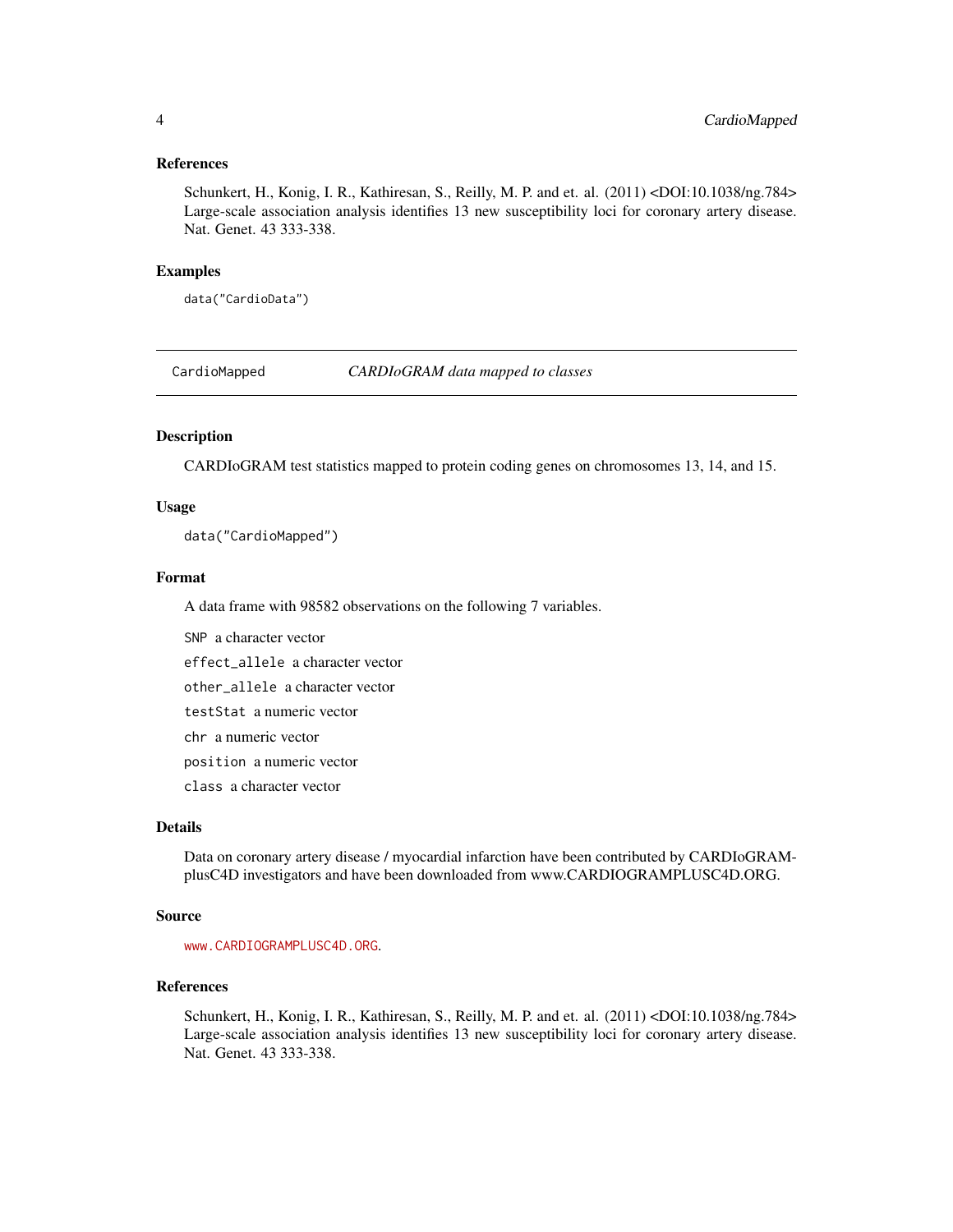#### <span id="page-4-0"></span>coords 5

#### Examples

data("CardioMapped")

coords *Protein coding gene coordinates (GRCh37/hg19)*

#### Description

Protein coding gene coordinates adapted from UCSC Genomes Browser KnownCanonical track.

#### Usage

data("coords")

#### Format

A data frame with 18054 observations on the following 4 variables.

chr a numeric vector

start a numeric vector

stop a numeric vector

class a character vector

#### Details

These protein coding gene coordinates were adapted from the KnownCanonical track from the UCSC Genome Browser, GRCH37

#### Source

<https://genome.ucsc.edu/cgi-bin/hgTables>

## References

Rosenbloom, K. R., Armstrong, J., Barber, G. P., Casper, J., Clawson, H., Diekhans, M., Dreszer, T. R., Fujita, P. A., Guruvadoo, L., Haeussler, M., Harte, R. A., Heitner, S., Hickey, G., Hinrichs, A. S., Hubley, R., Karolchik, D., Learned, K., Lee, B. T., Li, C. H., Miga, K.H. , Nguyen, N., Paten, B., Raney, B.J., Smit, A. F., Speir, M. L., Zweig, A. S., Haussler, D., Kuhn, R. M., Kent, W.J. (2015) <DOI:10.1093/nar/gku1177> The UCSC Genome Browser database: 2015 update. Nucleic Acids Res. Jan;43(Database issue):D670-81.

#### Examples

data("coords")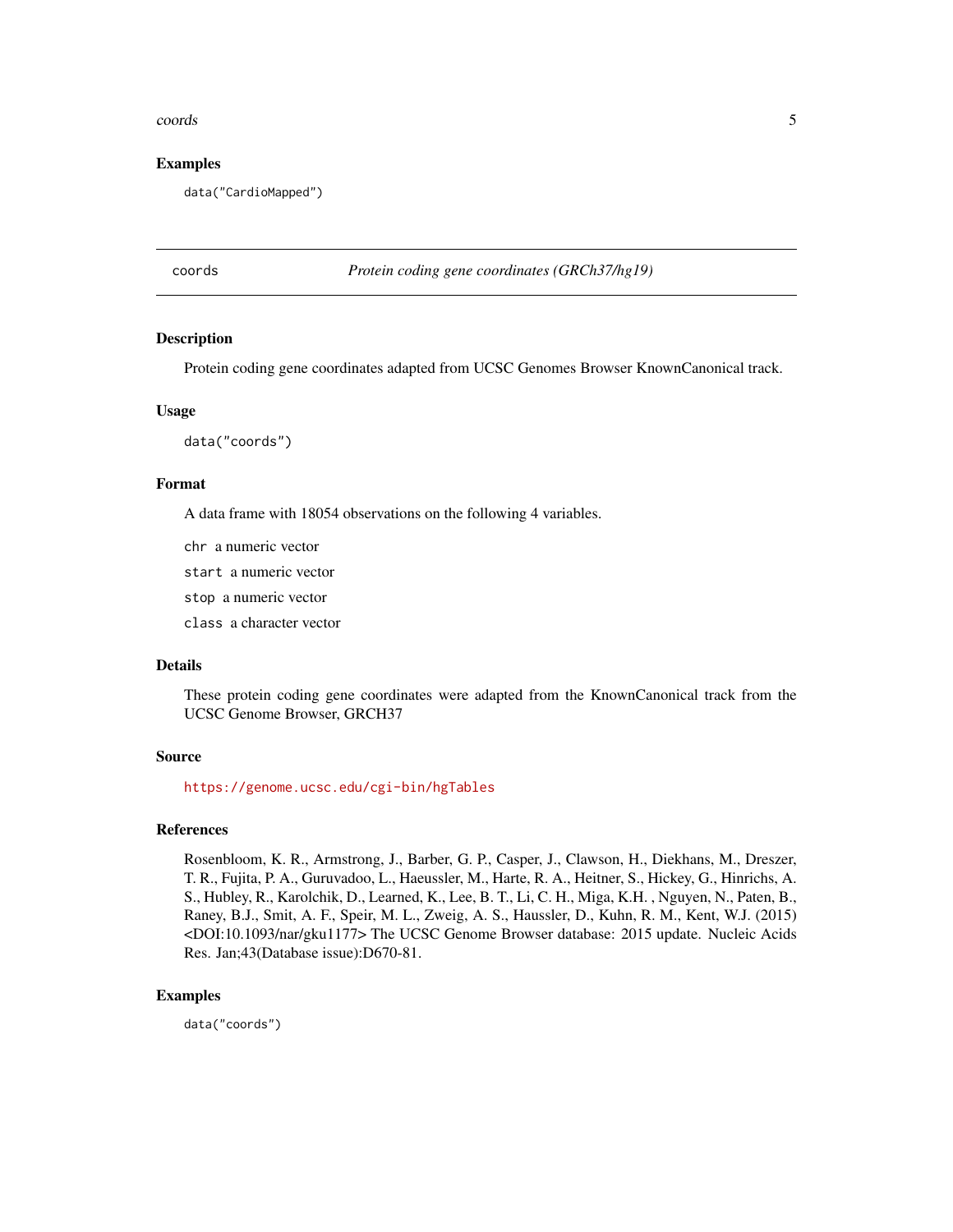<span id="page-5-0"></span>

## Description

This function runs the GenCAT approach on a data frame of SNP level test statistics.

#### Usage

```
GenCAT(SNPdata, genoData, snpInfo, pcCutoff = 0.95,
workers = getOption("mc.cores", 2L))
```
#### Arguments

| SNPdata  | A data table containing SNP level test statistics, chromsome, class, and allele<br>assignment. This must have the column names 'SNP', 'testStat', 'chr', 'class',<br>'effect allele', and 'other allele'. |
|----------|-----------------------------------------------------------------------------------------------------------------------------------------------------------------------------------------------------------|
| genoData | This is an object of class 'SnpMatrix' with genotype data to run GenCAT                                                                                                                                   |
| snpInfo  | If 'genoData' is provided this is a table which includes SNP data with columns<br>'chr', 'SNP', 'position', 'A1', and 'A2'."                                                                              |
| pcCutoff | Threshold for the cumulative poportion of eigenvalues given by eigen() for the<br>SNP-wise correlation matrix. By default this is set to 0.95.                                                            |
| workers  | Specifies the number of parallel processes to run.                                                                                                                                                        |

## Details

Reference population should be representative of population used to generate SNP level test statistics. Genotype data is input using the arguments genoData and snpInfo. The former should be of class SnpMatrix. The latter should be a data frame similar to that of the map element of the list created by the read.plink or read.pedfile functions from the snpStats package.

The pcCutoff argument specifies the proportion of variability in the SNP wise correlation matrix used in the eigen decomposition and estimation of independent test statistics.

#### Value

An object of class "GenCATtest" with five elements.

| GenCAT     | A data frame containing GenCAT test results.                                                                     |
|------------|------------------------------------------------------------------------------------------------------------------|
| Used       | A data frame containing SNP information for SNPs used in GenCAT analysis                                         |
| notFound   | A data frame containing SNP information for SNPs for which there was no<br>reference genotype data               |
| unMatched  | A data frame containing SNP information for SNPs in which an allele assign-<br>ment wasn't in reference genotype |
| TransStats | A data frame containing transformed test statistics from eigen decomposition of<br>each class                    |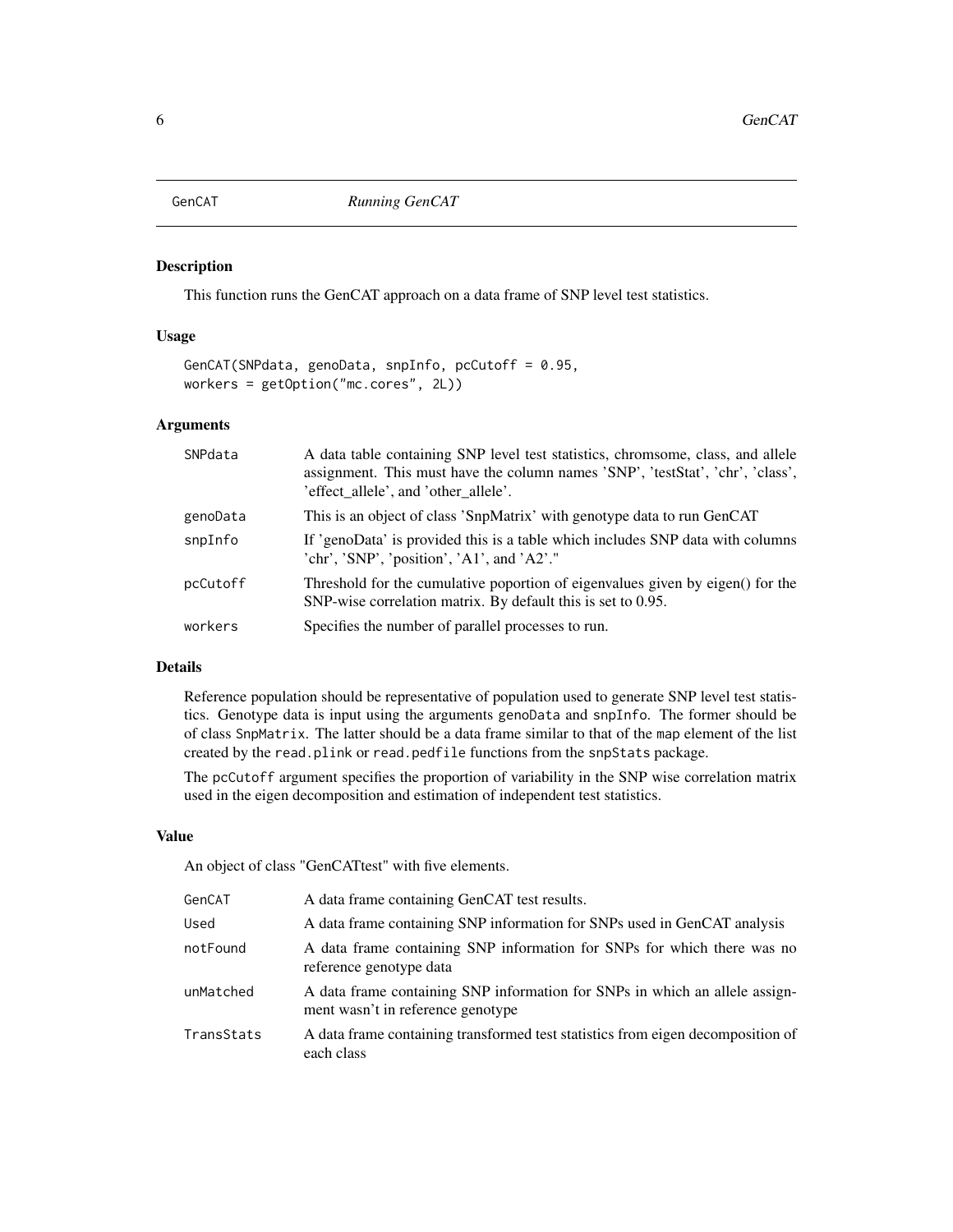#### <span id="page-6-0"></span>Author(s)

Eric Reed, Sara Nunez, Jing Qian, Andrea Foulkes

#### References

Qian J, Nunez S, Reed E, Reilly MP, Foulkes AS (2016) <DOI:10.1371/journal.pone.0148218> A Simple Test of Class-Level Genetic Association Can Reveal Novel Cardiometabolic Trait Loci. PLoS ONE 11(2): e0148218.

## See Also

[snpStats](#page-0-0)

#### Examples

```
###############
#Running GenCAT
###############
data("CardioMapped")
#Subset CardioMapped to decrease CPU time
CardioMappedSub<-CardioMapped[CardioMapped$chr < 15,]
set.seed(1)
CardioMappedSub<-CardioMappedSub[sample(1:nrow(CardioMappedSub), 100),]
print(head(CardioMappedSub))
library(snpStats)
data('geno')
genoData<-geno$genotypes
snpInfo<-geno$map
print(str(genoData))
colnames(snpInfo)<-c('chr', 'SNP', 'gen.dist', 'position', 'A1', 'A2')
print(head(snpInfo))
GenCATtest <- GenCAT(CardioMappedSub, genoData=genoData, snpInfo = snpInfo)
```
GenCAT\_manhattan *Create Manhattan Plot of GenCAT Results*

#### Description

This function will create a Manhattan Plot from output of GenCAT function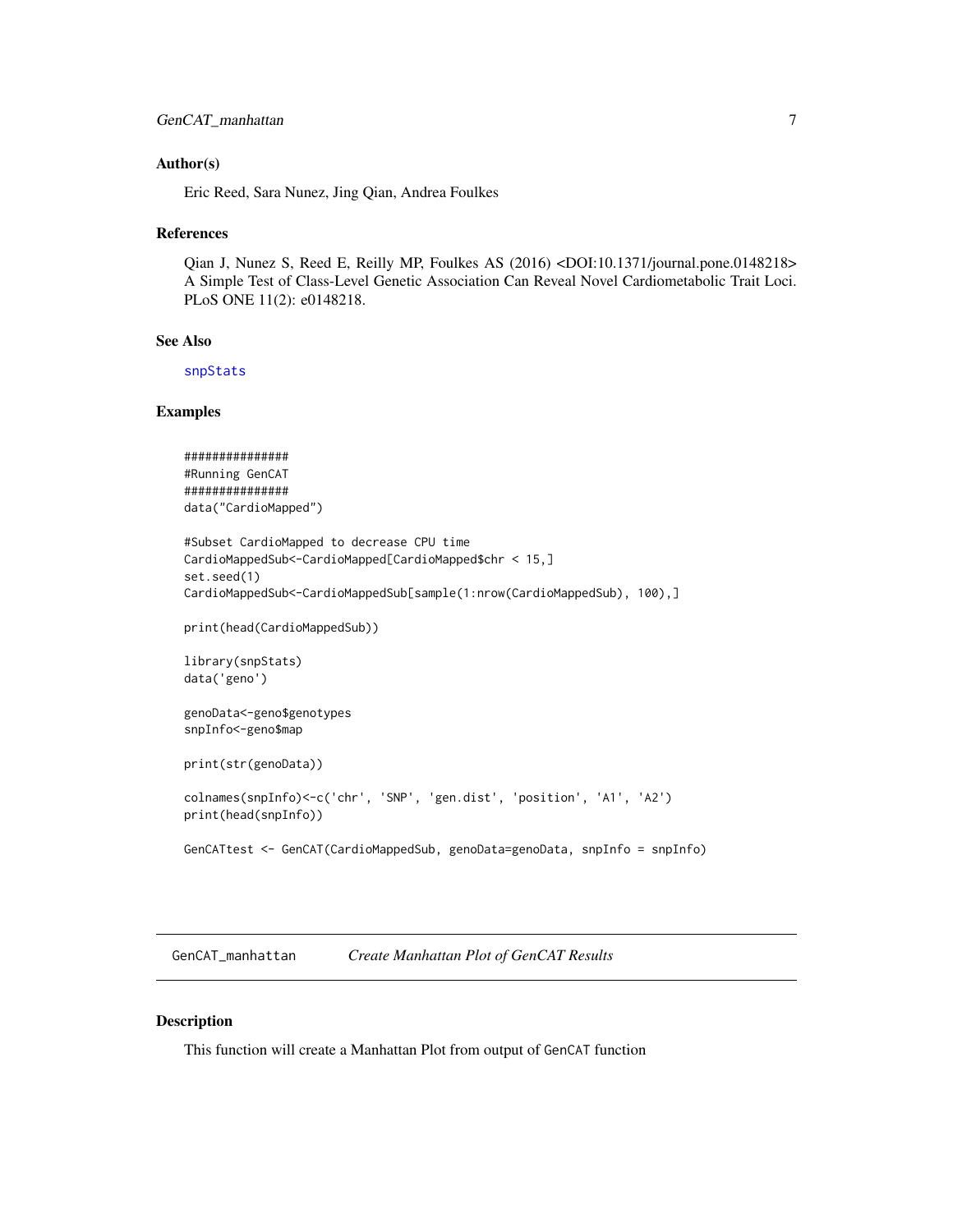#### Usage

```
GenCAT_manhattan(GenCATout, sigThresh = NULL, highlightPosi = FALSE,
labelPosi = FALSE, sepChr = 8e+05,plotTitle = "Manhattan Plot of GenCAT Results")
```
## Arguments

| GenCATout     | An object of class, GenCATtest.                                                            |
|---------------|--------------------------------------------------------------------------------------------|
| sigThresh     | P-value threshold to highlight classes with strong signal from GenCAT test                 |
| highlightPosi | logical. If TRUE, classes with GenCAT p-value less than sigThresh will be<br>shown in blue |
| labelPosi     | logical. If TRUE, classes with GenCAT p-value less than sigThresh will be<br>labelled.     |
| sepChr        | Specifies the space to put between chromosomes on the plot.                                |
| plotTitle     | Character expression for plot title.                                                       |

## Details

GenCATtest is the class of the output of the GenCAT function.

#### Author(s)

Eric Reed, Sara Nunez, Jing Qian, Andrea Foulkes

## Examples

```
###############
#Running GenCAT
###############
data("CardioMapped")
```

```
#Subset CardioMapped to decrease CPU time
CardioMappedSub<-CardioMapped[CardioMapped$chr < 15,]
set.seed(1)
CardioMappedSub<-CardioMappedSub[sample(1:nrow(CardioMappedSub), 100),]
```

```
library(snpStats)
data('geno')
```

```
genoData<-geno$genotypes
snpInfo<-geno$map
```
colnames(snpInfo)<-c('chr', 'SNP', 'gen.dist', 'position', 'A1', 'A2') print(head(snpInfo))

GenCATtest <- GenCAT(CardioMappedSub, genoData=genoData, snpInfo = snpInfo)

###################### #Create Manhattan Plot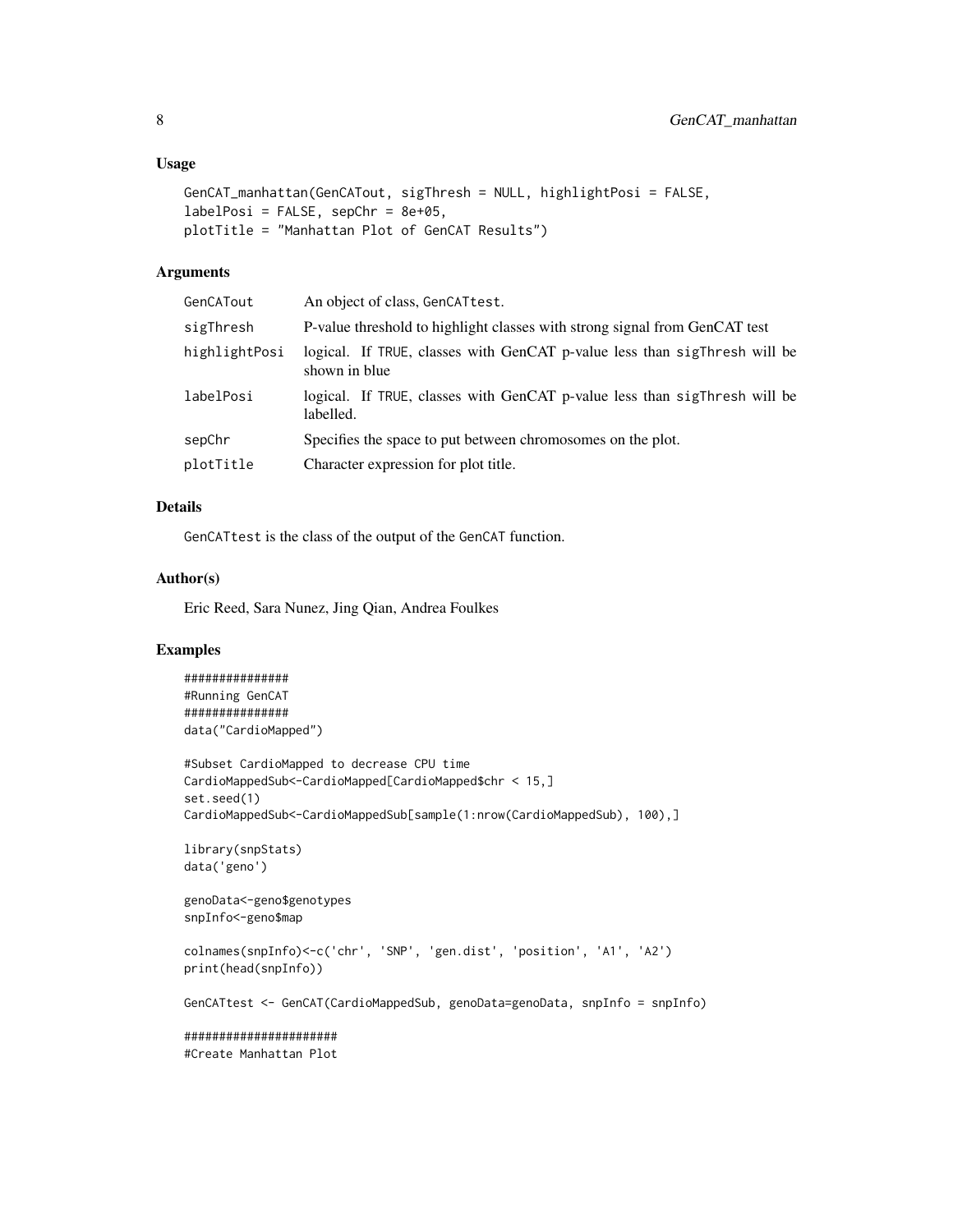#### <span id="page-8-0"></span>geno de la segunda de la segunda de la segunda de la segunda de la segunda de la segunda de la segunda de la s

#### ######################

```
print(str(GenCATtest))
GenCAT_manhattan(GenCATtest, sigThresh = (0.05/nrow(GenCATtest$GenCAT)),
highlightPosi = TRUE, labelPosi = TRUE)
```
#### geno *Genotype Data*

#### **Description**

This is genotype data as read in by read.plink (snpStats). It contains genotypes for 99 individuals from the CEU population (Utah residents with northern and western European ancestry). It only includes chromosomes 13-15.

#### Usage

data("geno")

#### Format

The format is: List of 3 \$ genotypes: Formal class 'SnpMatrix' [package "snpStats"] with 1 slot .. ..@ .Data: raw [1:99, 1:84195] 01 03 02 03 ... .. .. ..- attr(\*, "dimnames")=List of 2 .. .. .. ..\$ : chr [1:99] "CEU\_1" "CEU\_2" "CEU\_3" "CEU\_4" ... .. .. .. ..\$ : chr [1:84195] "rs624673" "rs9511877" "rs638773" "rs9511880" ... \$ fam :'data.frame': 99 obs. of 6 variables: ..\$ pedigree: chr [1:99] "CEU\_1" "CEU\_2" "CEU\_3" "CEU\_4" ... ..\$ member : int [1:99] 1 1 1 1 1 1 1 1 1 1 ... ..\$ father : logi [1:99] NA NA NA NA NA NA ... ..\$ mother : logi [1:99] NA NA NA NA NA NA ... ..\$ sex : logi [1:99] NA NA NA NA NA NA ... ..\$ affected: logi [1:99] NA NA NA NA NA NA ... \$ map :'data.frame': 84195 obs. of 6 variables: ..\$ chromosome: int [1:84195] 13 13 13 13 13 13 13 13 13 13 ... ..\$ snp.name : chr [1:84195] "rs624673" "rs9511877" "rs638773" "rs9511880" ... ..\$ cM : logi [1:84195] NA NA NA NA NA NA ... ..\$ position : num [1:84195] 19743996 19744070 19744848 19745096 19745251 ... ..\$ allele.1 : chr [1:84195] "G" "A" "A" "G" ... ..\$ allele.2 : chr [1:84195] "A" "G" "G" "T" ...

#### Details

This data was filtered for: minor allele frequency < 0.01, call rate < 0.95, and Hardy-Weinberg Equilibrium  $p < 10^{\circ}$ -6.

#### Source

ftp://ftp-trace.ncbi.nih.gov/1000genomes/ftp/release/20130502/

#### References

The 1000 Genomes Project Consortium. (2012) <DOI:10.1038/nature11632> An integrated map of genetic variation from 1,092 human genomes. Nature, 491(7422), 56-65.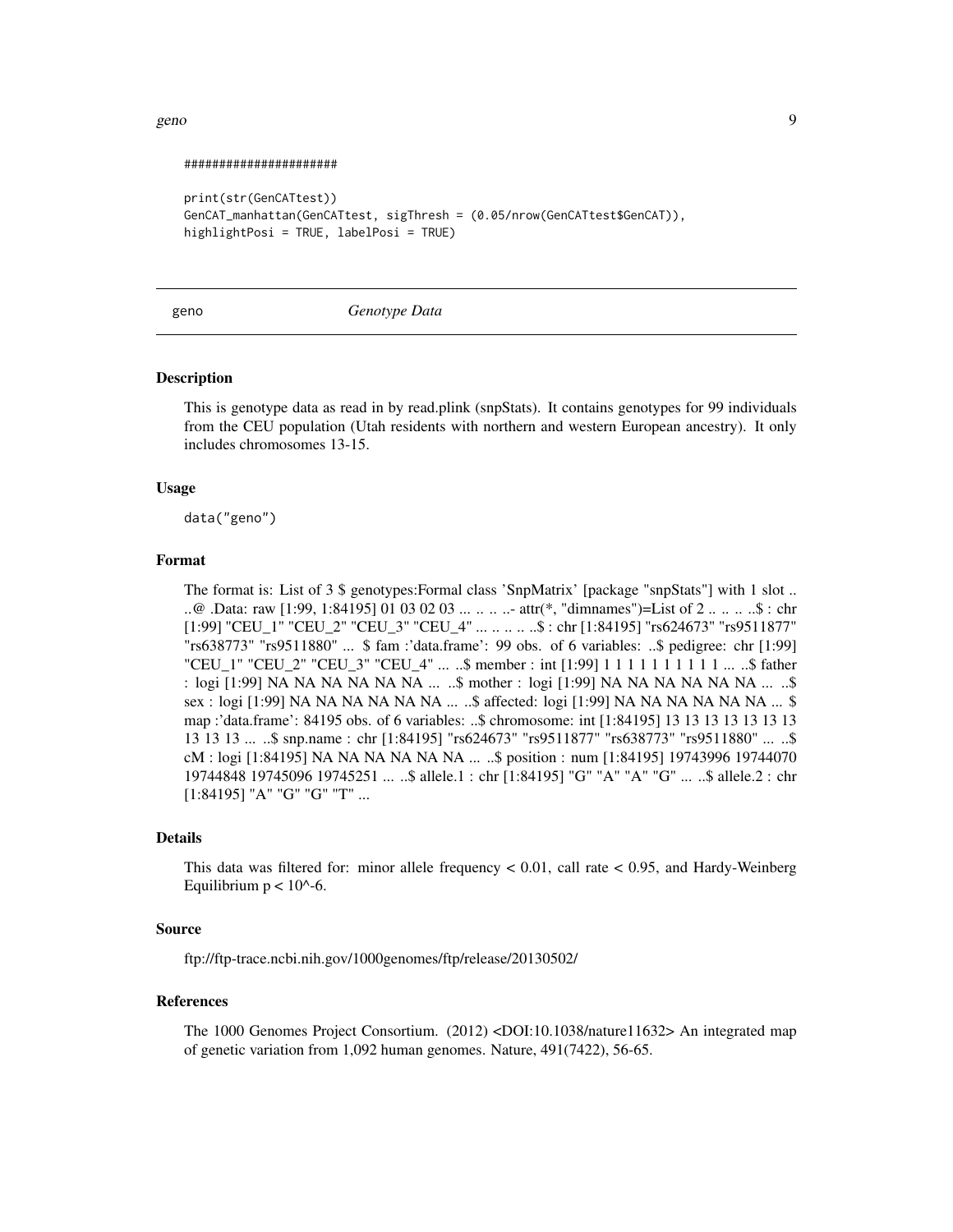#### Examples

data("geno")

## map2class *Mapping SNPs to Classes*

## Description

The function maps SNPs to classes based on genome coordinates

#### Usage

```
map2class(coords, SNPs, extend.boundary = 0)
```
## Arguments

| coords          | A data frame containing chromosome and upper and lower coordinates for a<br>each class to be mapped. This must include column names 'chr', 'start', 'stop',<br>and 'class'. |
|-----------------|-----------------------------------------------------------------------------------------------------------------------------------------------------------------------------|
| <b>SNPs</b>     | A data frame containing genome coordinates of SNPs. This must include col-<br>umn names 'SNP', 'chr', 'position'.                                                           |
| extend.boundary |                                                                                                                                                                             |

Number of base pairs to extend the class coordinates for mapping.

#### Details

Genomic coordinates defining the class boundaies in object, coors, and SNP location in object, SNPs should be annotated within the same build.

Note: That if using the map2class function to map SNPs to classes to use in the GenCAT function, then additional columns for effect\_allele and other\_allele can be used.

#### Value

A data frame with SNP information including class label.

#### Author(s)

Eric Reed, Sara Nunez, Jing Qian, Andrea Foulkes

<span id="page-9-0"></span>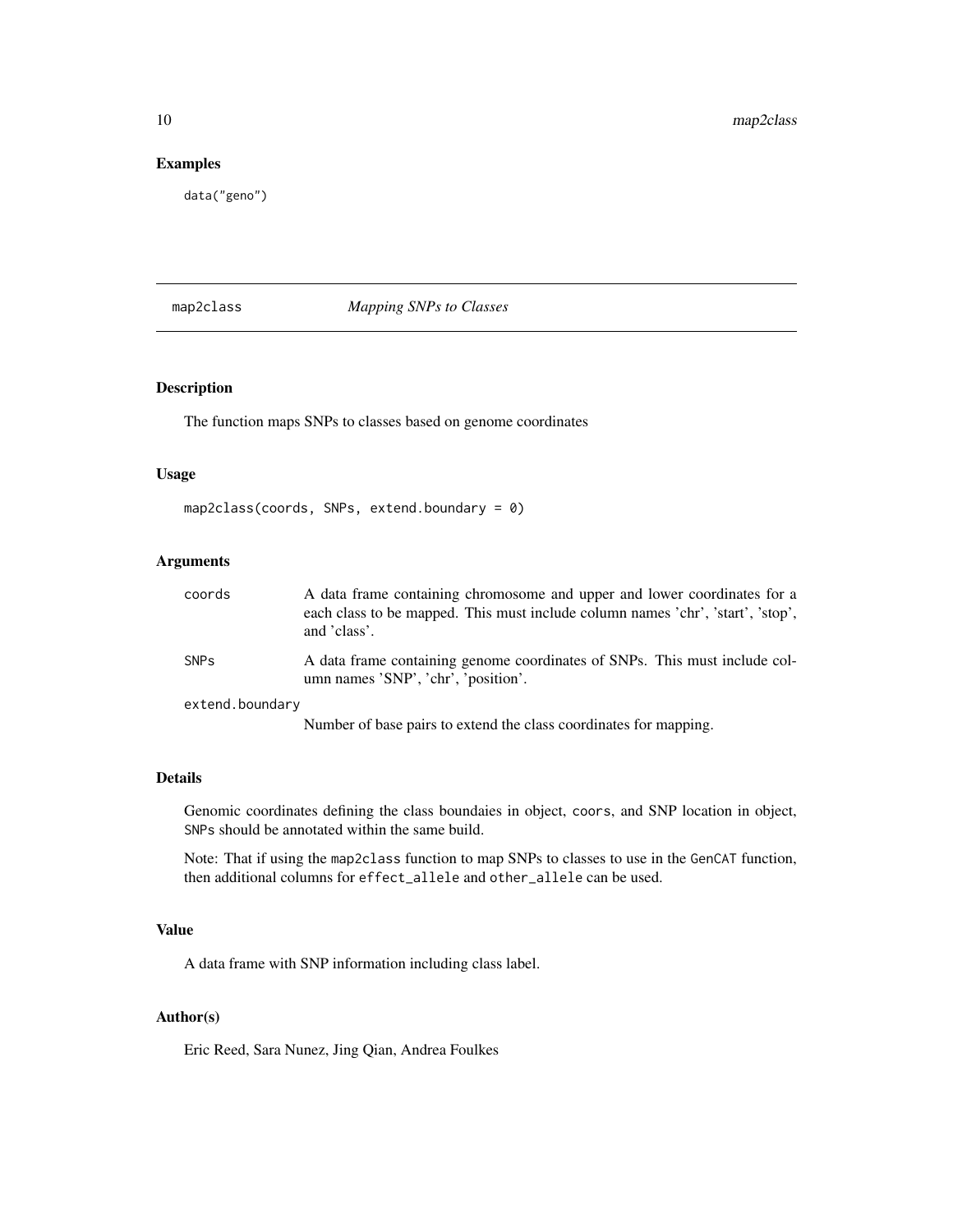## map2class 11

## Examples

```
data('CardioData')
data('coords')
```

```
######################
#Mapping SNPs to genes
######################
print(head(coords))
```

```
#Subset CardioData to decrease CPU time
CardioDataSub<-CardioData[CardioData$chr < 15,]
set.seed(1)
CardioDataSub<-CardioDataSub[sample(1:nrow(CardioDataSub), 100),]
```

```
print(head(CardioDataSub))
```
CardioMapped<-map2class(coords, CardioDataSub, extend.boundary = 5000)